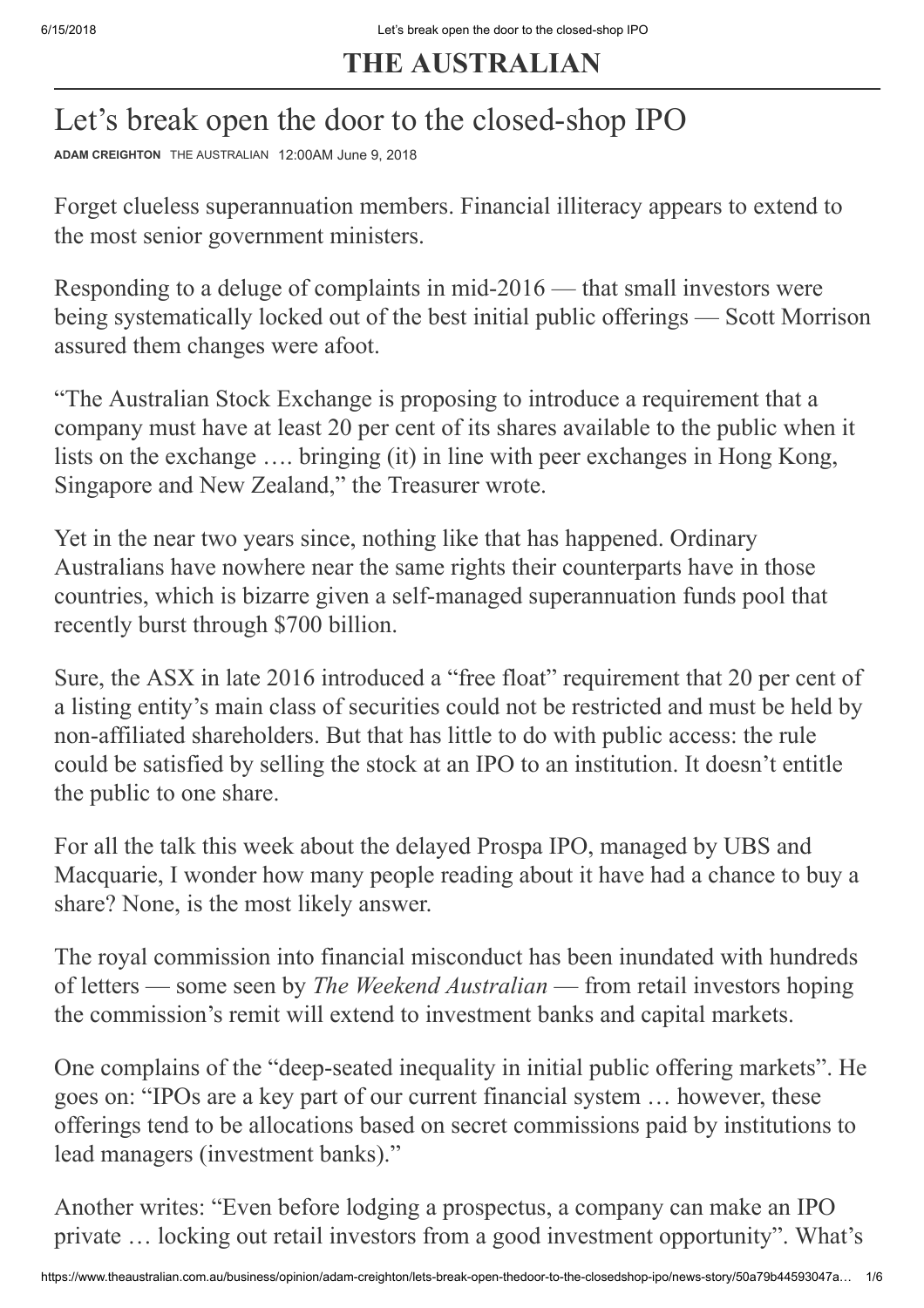the point of law mandating a readable prospectus if the company is already sold before it's read by a single retail shareholder?

The competition regulator's criminal cartel charges against ANZ and two global investment banks, Citi and Deutsche, also point to potential design flaws in Australia's capital markets.

In 2015, ANZ raised \$2.5bn via a share placement; that is, it hired three investment banks to sell the shares rather than ask its own shareholders to chip in.

For whatever reason, the banks couldn't sell all the stock and ended up having to mop up the excess, worth \$790 million — that's how underwriting works.

Did they then keep this quiet so they could sell their holdings slowly without taking the sails out of the price? That's the cartel allegation.

The ACCC must be confident to take on such big fish. It defies credulity JPMorgan would have helped it — the US banking giant has received immunity — without the endorsement of its global chief executive, Jamie Dimon, in New York.

Bankers are shocked because, apparently, this is normal practice in underwriting. Normal practice might be good for profits but is it underpinning confidence and efficiency in financial markets?

The 2014 financial system inquiry, overseen by David Murray, pointed out that emerging technology should make it easier for companies to offer placements and IPOs to a wider range of shareholders.

Others would prefer to submerge the technology.

For instance, when Wisetech, a successful logistics firm, issued \$100m worth of shares in 2016 in an IPO, it sought out ASX Bookbuild, a joint venture between the ASX and OnMarket, which provided a proven algorithm that could help newly listing firms achieve a higher price for their stock and broaden their shareholder base beyond the clients of the big investment banks.

Yet the ASX and other investment banks appear to have pressured Wisetech not to use it. Indeed, the ASX, which receives a significant chunk of its revenue from investment banks, stopped offering ASX Bookbuild as a service in January.

The Australian technology that had been feted by UK regulators in 2015, with a pricing and allocation system patented in 10 major capital markets, is now out of action. So much for the ideas boom.